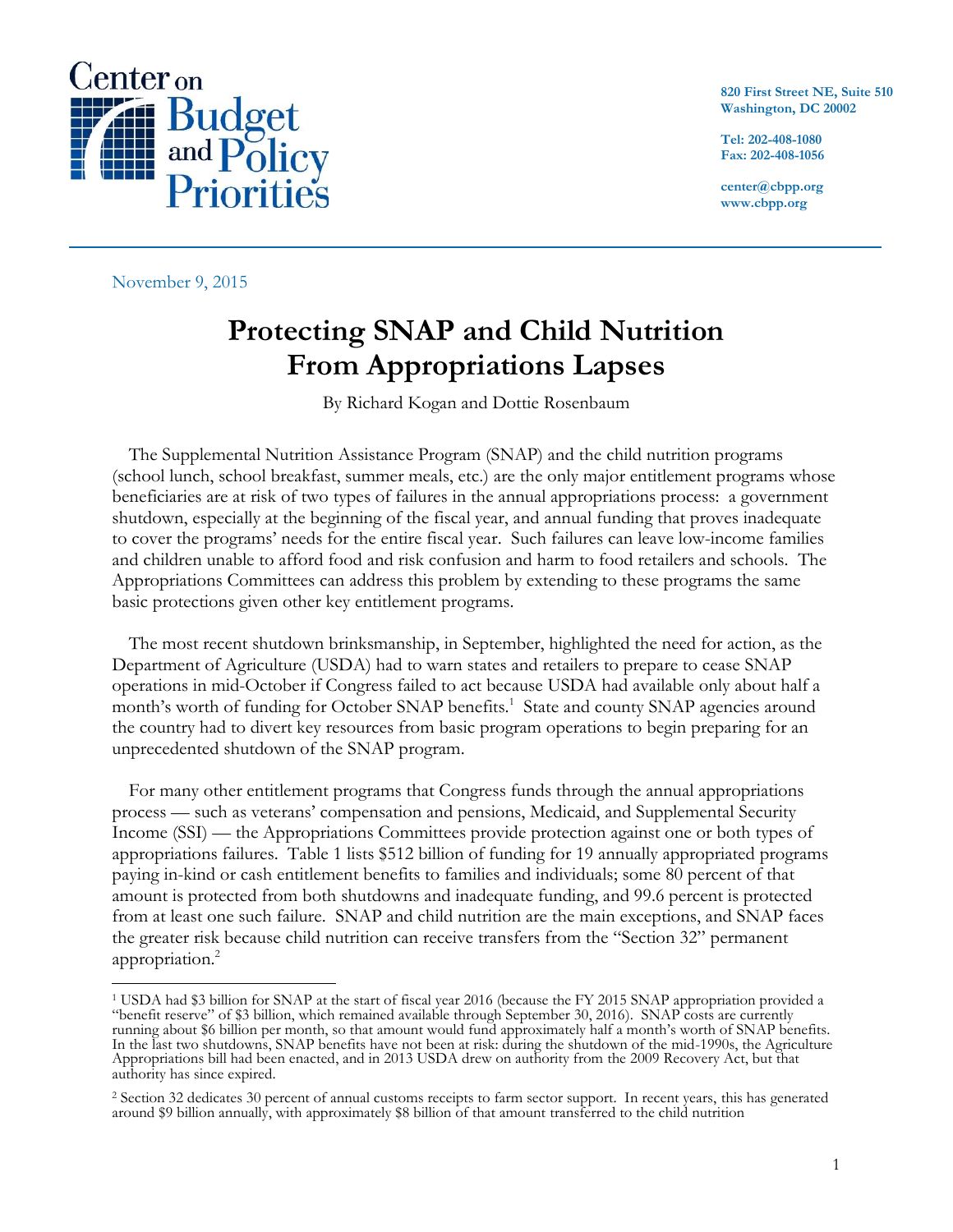## The Need for Advance Appropriations and "Such-Sums" Protection

Some entitlement programs that provide cash benefits or in-kind benefits (such as health insurance) to all eligible people who enroll, in the amounts prescribed by law, do not require annual appropriations because the laws establishing them provide funding directly. Examples are Social Security, military retirement, and the Earned Income Tax Credit.<sup>3</sup>

But various other similar entitlement programs receive funding through the annual appropriations process. They are known as "appropriated entitlements." Examples include: veterans' disability compensation, pensions, and education benefits; Medicaid; SSI; foster care; child support enforcement and family support; federal retiree health and life insurance benefits; federal employee unemployment insurance; and SNAP and the child nutrition programs. Such programs<sup>4</sup> are potentially subject to the vagaries of the annual appropriations process, which entails two separate risks for them:

 **No funding due to a shutdown.** A political impasse over one or more of the 12 appropriations bills might preclude their enactment by the October 1 start of the fiscal year, leaving no funding for a wide variety of activities. This would seriously disrupt many programs, but is of particular concern for appropriated entitlements such as SNAP that provide direct assistance to needy individuals and families, who rarely can get by for the days or weeks it may take to resolve such disputes.

A simple solution exists: appropriations bills can provide funding for the budget year and, via an "advance appropriation," funding for some or all of the following fiscal year. That way, even if political brinkmanship leads to a shutdown at the start of the fiscal year, entitlement programs with advance appropriations are already funded (at least for the first part of the year) and so would not shut down. Many key appropriated entitlements receive such advance appropriations: Medicaid; SSI; and veterans' compensation, pension, burial, and education benefits, for example.<sup>5</sup> (See Table 1.) Advance appropriations for this purpose are not a recent innovation; Medicaid has received them since 1971 and SSI since its creation in 1974.

 $\overline{a}$ programs. The transferred funds are commingled with annually appropriated funds and used to reimburse schools and other entities for meals provided through the child nutrition programs. Because Section 32 has a permanent appropriation, the funds can be transferred to the child nutrition programs without an annual appropriations law. The amount transferred has generally exceeded the cost of operating the child nutrition programs for the first quarter of the fiscal year, although it would run out under a more protracted shutdown.

<sup>3</sup> Except for crop insurance (see footnote 4), the other Agriculture Committee entitlement programs, such as farm price supports through the Commodity Credit Corporation and conservation programs, fall into this category. Their funding derives from permanent law, not annual appropriations, so they are not at risk for either type of funding lapse. Other entitlement programs funded outside the annual appropriations process include civil service retirement; Medicare; DoD's Medicare-eligible retiree health care; unemployment insurance; deposit insurance through the FDIC; the Pension Benefit Guarantee Corporation; the Children's Health Insurance Program; Temporary Assistance for Needy Families; the child care entitlement to states; the refundable portion of the child tax credit, the American Opportunity Tax Credit for college, and the premium (health insurance) tax credit.

<sup>4</sup> We exclude appropriated entitlements from Table 1 when there is a looser relationship between beneficiaries and funding, and the harm caused by a shutdown or inadequate funds consequently is lower. Some of these annual appropriations are accrual payment or other subsidies paid to a retirement or health trust fund where there is no risk of trust fund inadequacy even if the annual appropriation is delayed or insufficient.

We also exclude crop insurance from Table 1 because payments go to the insurance companies to cover part of the claims they pay; the companies have a substantial ability to cover for the federal government during a shutdown or if funding is inadequate, under the understanding that they will be made whole later.

<sup>5</sup> The advance appropriations for appropriated entitlements provided by the Labor - HHS - Education subcommittee cover the first three months of the next fiscal year. The advance appropriations provided by the Military Construction -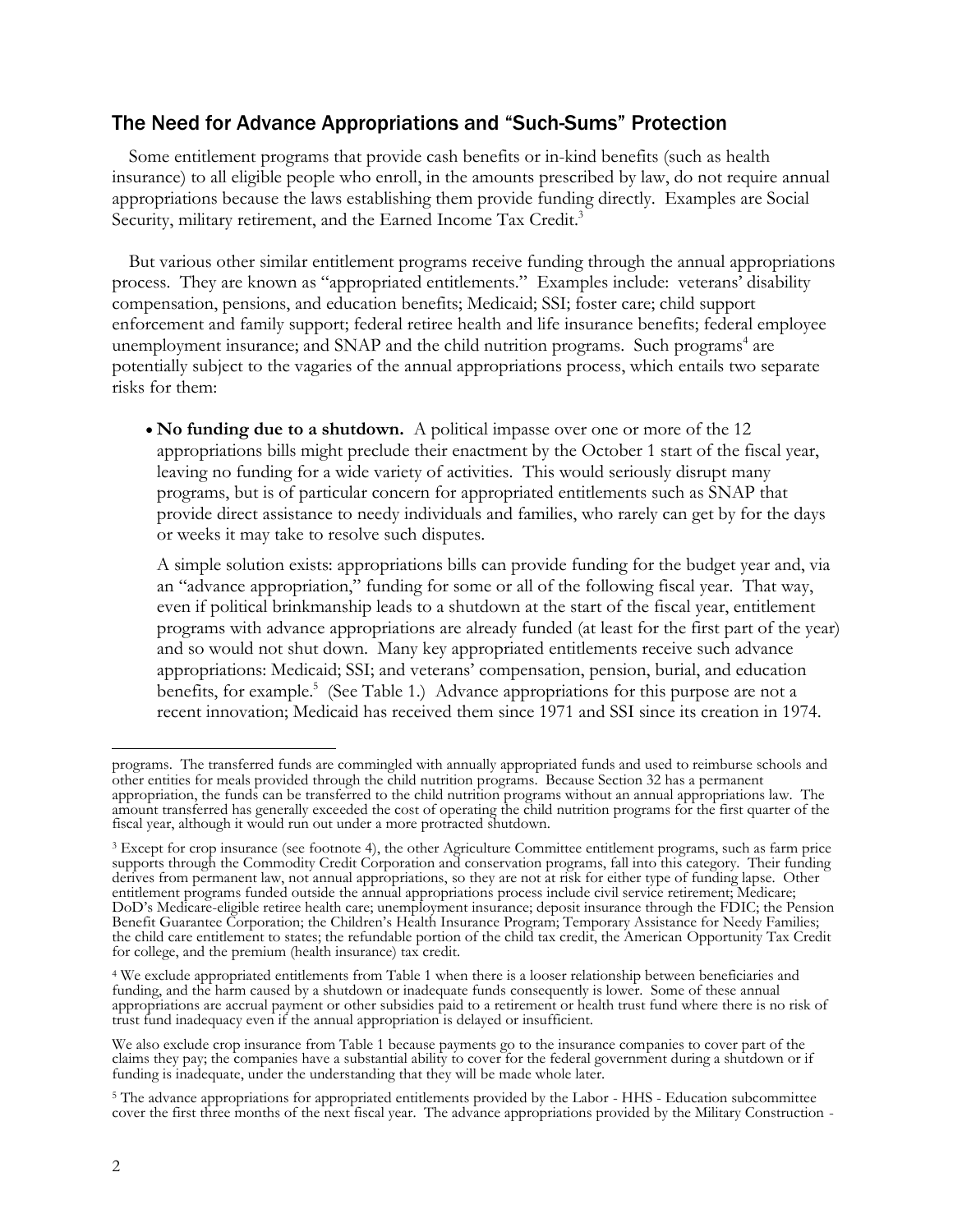• Inadequate funding. Even if there is no shutdown, the Appropriations Committees might specify a funding level for these programs that seems adequate when the appropriations legislation is being considered but turns out to be inadequate, e.g., if the economy weakens, making more people eligible for benefits. What happens if funding proves inadequate?<sup>6</sup>

Again, the solution is simple: appropriations bills can provide "such sums as may be necessary" to fulfill the requirements of the underlying entitlement law. Here again, some key appropriated entitlements receive "such-sums" funding: Medicaid; SSI; health and life insurance benefits for federal annuitants; and important social service benefits such as foster care, child support enforcement, and family supports, for example.<sup>7</sup> (See Table 1.) Like advance appropriations, "such-sums" funding is not a new idea; Medicaid has had this protection since 1971 and SSI since 1974.

<sup>6</sup> The SNAP authorizing law, Section 18(b) of the Food and Nutrition Act of 2008, instructs the Secretary of Agriculture to reduce SNAP benefits across the board if he or she determines that appropriations are not sufficient. This provision has never been used; Congress enacted supplemental appropriations in the late 1970s and 1980s and since then appropriations have always been sufficient.

In the current political environment, however, supplemental appropriations are a rarity. If appropriations proved inadequate, across-the-board cuts could be necessary. (Amendments to Section 18 since its initial enactment have left the benefit-reduction mechanism unclear, raising the likelihood of litigation blocking an attempt to scale back benefits.) In any event, it would be far preferable for the appropriation to provide sufficient funding so that low-income families avoid a benefit cut and other stakeholders (such as food retailers, debit card processors, and program administrators) avoid the disruption and confusion that the need to trigger across-the-board benefit cuts would cause.

<sup>7</sup> The such-sums appropriations for these programs vary in form but not substance. For example, such-sums funding for payments of federal annuitants' health and life insurance benefits, retirement pay and medical benefits for retired public health service officers, public safety officers' benefits, black lung disability benefits, and vaccine injury compensation payments are simple such-sums appropriations covering the entire fiscal year. In apparent contrast, Medicaid, SSI, foster care, and child support enforcement, among other programs, receive a definite appropriation (a specified dollar amount) intended to cover most of the fiscal year *as well as* a such-sums appropriation for the last few weeks or months of the fiscal year. The two approaches are really the same. If the definite appropriation cannot stretch for the whole fiscal year, the such-sums funding will take effect in time to guarantee that *total* funding for the year will be sufficient even if caseloads or benefit levels prove to be higher than initially expected.

 $\overline{a}$ Veterans Affairs subcommittee for most veterans' entitlement benefits will start with the FY 2016 appropriations bill and cover all of the next fiscal year, in this case FY 2017. Note also that ever since the FY 2010 appropriations bill, the veterans' health care system, which is not an entitlement as such, likewise receives full-year advance appropriations and so is not at risk of a government shutdown. As explained below, an advance appropriation for the first part of the fiscal year is almost as effective as a full-year advance appropriation in protecting against the threat of a shutdown.

Temporary, stop-gap appropriations bills (known as continuing resolutions or CRs) are generally first enacted by October 1, the start of the fiscal year, and often extended one or more times if the political or logistical logjam preventing enactment of full-year appropriations continues. Shutdowns can come either if the first CR is not enacted by October 1 or (in the continued absence of full-year appropriations) if an extension of the CR is not enacted when the initial CR expires. The biggest risk to SNAP and child nutrition occurs if there is a shutdown on October 1. Later shutdowns entail less risk because, ever since FY 2004, temporary CRs have included a provision effectively extending the funding for most appropriated entitlements for 30 days *beyond* the CR's general expiration date. For instance, if a general shutdown started November 5 after a first CR expired, entitlement payments due on or about December 1 would still be paid. The shutdown (which would seriously disrupt *non*-entitlement programs) would have to last a month or more before putting such entitlement funding at risk. For this reason, the main shutdown threat to appropriated entitlements occurs at the beginning of October because a shutdown at that time would mean both a lack of regular appropriations and the absence of the provision granting an extra 30 days of funding for most entitlements.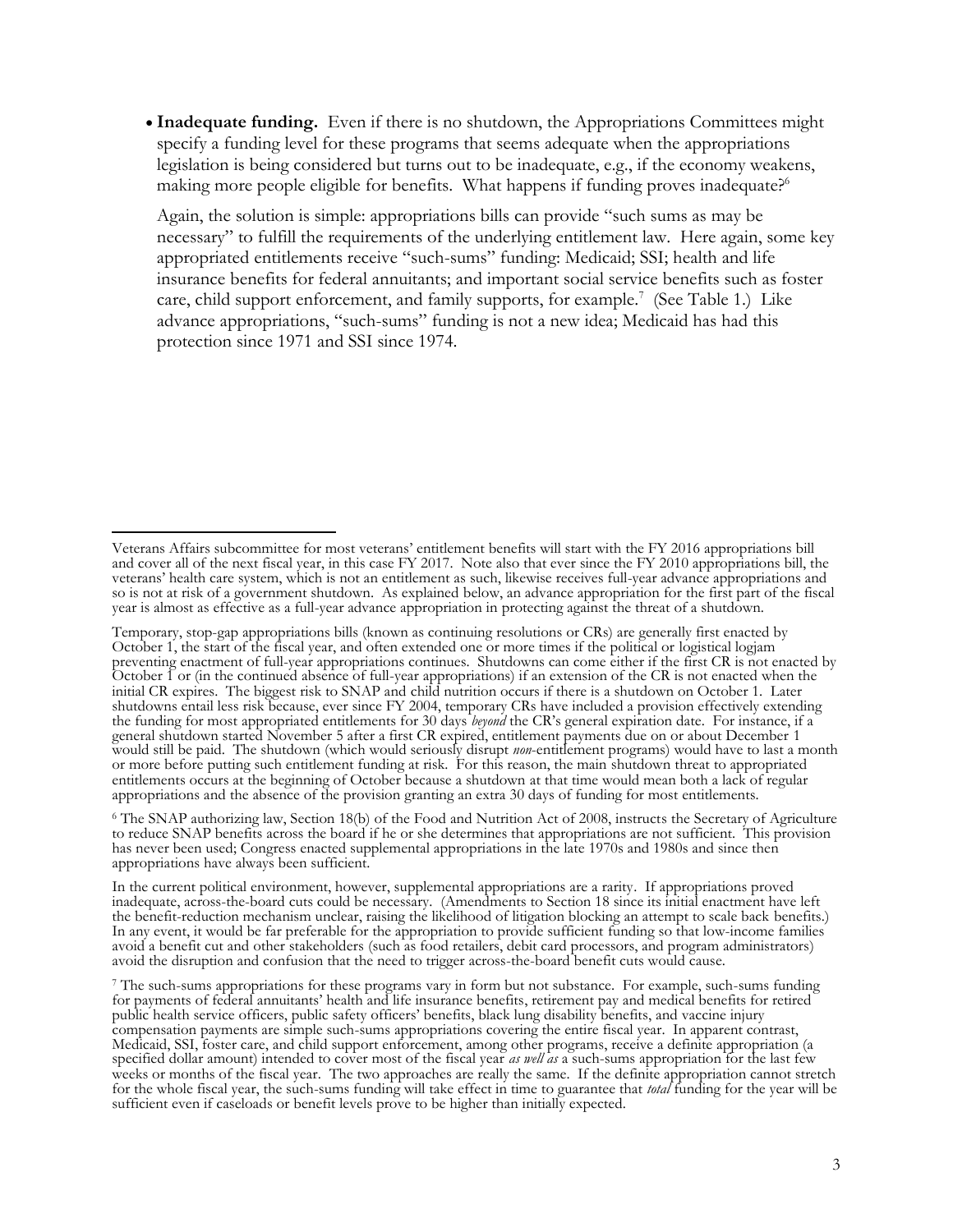## Treatment of Appropriated Entitlements in Annual Appropriations Legislation

(Programs Providing In-Kind or Cash Benefits)

| <b>Program</b>                                                    | <b>Subcommittee</b>          | 2015 funding,<br>in billions <sup>a</sup> | <b>Advance</b><br>funding? | "Such-<br>sums"<br>funding? |
|-------------------------------------------------------------------|------------------------------|-------------------------------------------|----------------------------|-----------------------------|
| <b>Grants to states for Medicaid</b>                              | Labor-HHS                    | \$343                                     | <b>Yes</b>                 | <b>Yes</b>                  |
| <b>Supplemental Nutrition Assistance</b><br>Program (SNAP)        | Agriculture                  | 78                                        | no                         | no                          |
| Veterans' compensation, pensions, and<br>burial benefits (b)      | MilCon-VA                    | 73                                        | Yes                        | no                          |
| <b>Supplemental Security Income (SSI)</b>                         | Labor-HHS                    | 55                                        | Yes                        | Yes                         |
| <b>Child nutrition</b>                                            | Agriculture                  | 21                                        | no                         | no                          |
| Veterans' readjustment (education)<br>benefits b                  | MilCon-VA                    | 14                                        | Yes                        | no                          |
| Government payments for annuitants,<br>employees' health benefits | Financial<br>Services        | 12                                        | no                         | Yes                         |
| Payments for foster care and<br>permanency                        | Labor-HHS                    | $\overline{7}$                            | Yes                        | Yes                         |
| Payments for child support<br>enforcement and family support      | Labor-HHS                    | $\overline{4}$                            | Yes                        | Yes                         |
| <b>Retired pay, Coast Guard</b>                                   | Homeland                     | $\mathbf{1}$                              | no                         | no                          |
| Federal unemployment benefits and<br>allowances                   | Labor-HHS                    | $\mathbf{1}$                              | no                         | <b>Yes</b>                  |
| Retirement pay and medical benefits<br>for commissioned officers  | Labor-HHS                    | $\mathbf{1}$                              | no                         | Yes                         |
| CIA retirement and disability system                              | Defense                      | $\mathbf 1$                               | no                         | no                          |
| <b>Black lung disability trust fund</b>                           | Labor-HHS                    | $\star$                                   | no                         | Yes                         |
| Vaccine injury compensation program<br>trust fund                 | Labor-HHS                    | $\star$                                   | no                         | Yes                         |
| Veterans' housing benefit program<br>fund                         | MilCon-VA                    | $\star$                                   | no                         | no                          |
| Special benefits for disabled coal<br>miners                      | Labor-HHS                    | $\star$                                   | Yes                        | <b>Yes</b>                  |
| <b>Special benefits (FECA)</b>                                    | Labor-HHS                    | $^\star$                                  | no                         | Yes                         |
| <b>Public safety officer benefits</b>                             | Justice                      | $\star$                                   | no                         | <b>Yes</b>                  |
| Veterans' insurance and indemnities (b)                           | MilCon-VA                    | $\star$                                   | Yes                        | no                          |
| Government payments for annuitants,<br>employees life insurance   | Financial<br><b>Services</b> | $\star$                                   | no                         | <b>Yes</b>                  |

<sup>a</sup> Congressional Budget Office estimates as of March 2015

<sup>b</sup> First provided via advance funding for FY 2017, at the request of the Obama Administration, in the (pending) FY 2016 House and Senate Military Construction — Veterans Affairs appropriations bills

\* less than \$500 million